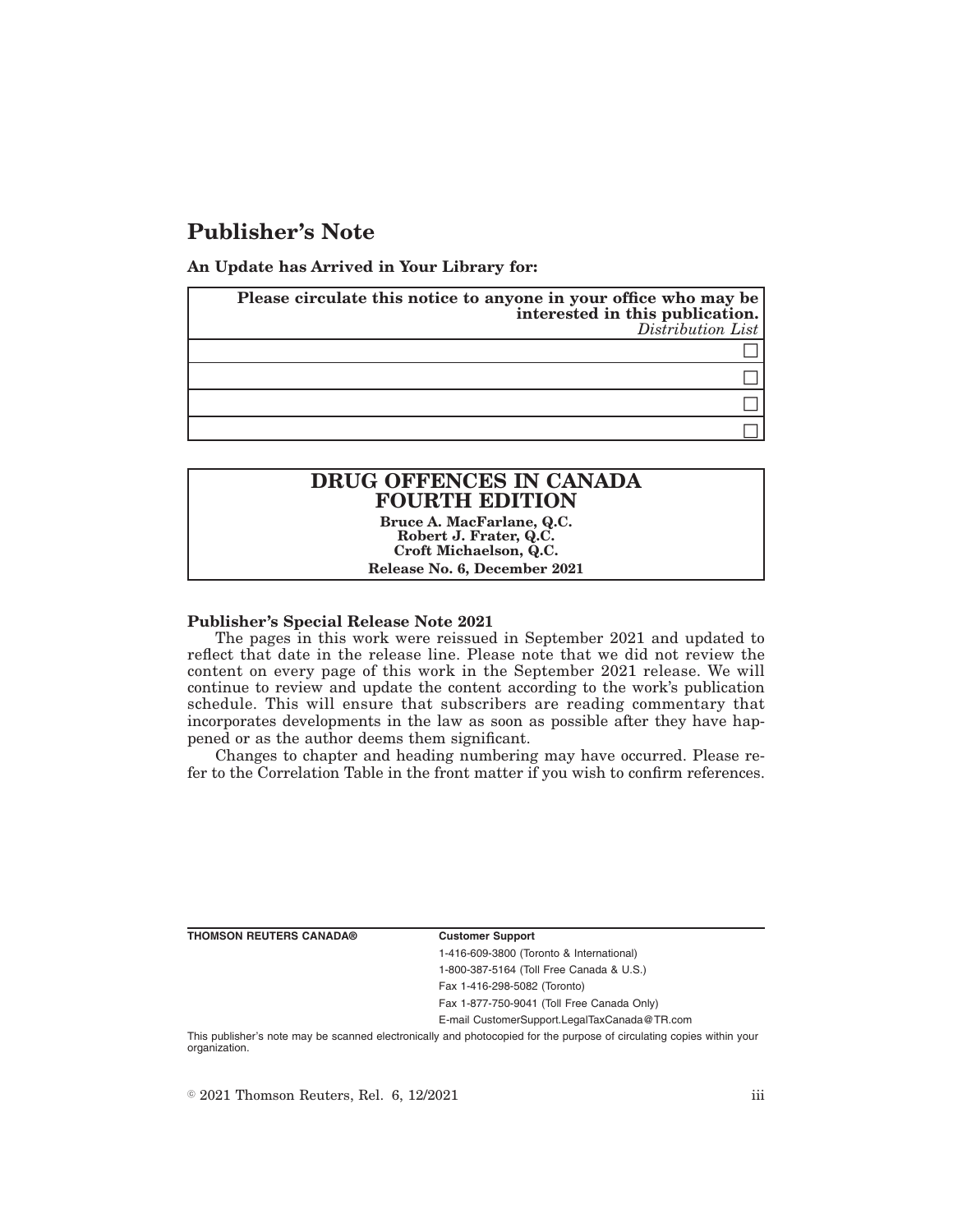## **What's New in this Update:**

- E In *R. v. Grief*, 2021 BCCA 187, the British Columbia Court of Appeal bluntly expressed concern over credibility assessments tainted by improper speculation or stereotypical reasoning. It's an issue that arises in relation to "demeanour evidence". The Ontario Court of Appeal considered similar issues in *R. v. Borel*, 2021 ONCA 16, where it found that a police officer's opinion evidence about the accused's demeanour during an interview was highly prejudicial and should not have been admitted. The two decisions are discussed, amongst others, in a new section in c. 18 ("Evidentiary Issues").
- E In *R. v. Kennedy*, 2021 ONCA 378, the Ontario Court of Appeal affirmed the accused's conviction where a police expert explained, at trial, that he had never encountered anyone who had purchased methamphetamine for personal use in quantities of more than 3.5 grams. The expert's opinion that the accused possessed the meth for the purpose of trafficking was grounded in objective facts. (The case is discussed in c. 18).
- Evidence not tendered to prove a live issue or to support a Crown's case, but that merely completes a narrative or establishes context, may be admitted despite not satisfying the strict requirements of relevance. In *R. v. Dinardo*, 2008 SCC 24, though, the court cautioned trial judges to guard against the use of narrative evidence tendered for impermissible purposes or with prejudicial effect that outweighed its probative value. The issues and concerns were placed in sharp relief in the Alberta Court of Appeal's decision in *R. v. Stauth*, 2021 ABCA 88, one that produced three vastly different opinions. The decisions and issues are discussed in a new section in c. 18.)
- E The Saskatchewan Court of Appeal's decision in *R. v. John*, 2021 SKCA 83, provides a useful summary of the three recognized types of identification evidence that can be tendered at trial (relying on the British Columbia Court of Appeal's decision in *R. v. Field*, 2018 BCCA 253). In c. 18, new material in this release discusses those cases and *R. v. Murtaza*, 2020 ABCA 158 (confirmed by Supreme Court of Canada at 2021 SCC 4), and the roles of witness identification in court, identification by the trial judge, and videos said to depict the accused.
- This release adds a new discussion in c. 18 about the effect of "confirmation bias" (and "tunnel vision") on identifications (and misidentifications). The discussion draws on well-established cognitive psychology research and Canadian appellate decisions to investigate the effect of confirmation bias on how identification evidence emerges in court, particularly in cases of alleged drug trafficking.
- In *R. v. King*, 2021 ABCA 271, the accused's wife had surreptitiously searched his electronic devices because she suspected him of having an affair. During that search, she discovered images of child pornography that she downloaded onto a USB flash drive and took to the police. The police reviewed the contents of the flash drive and obtained warrants to search and seize the accused's electronic devices. The Alberta Court of Appeal rejected the accused's argument that the police breached his s. 8 *Charter* rights by reviewing the flash drive. The court held that the invasion of the accused's privacy occurred when his wife searched his